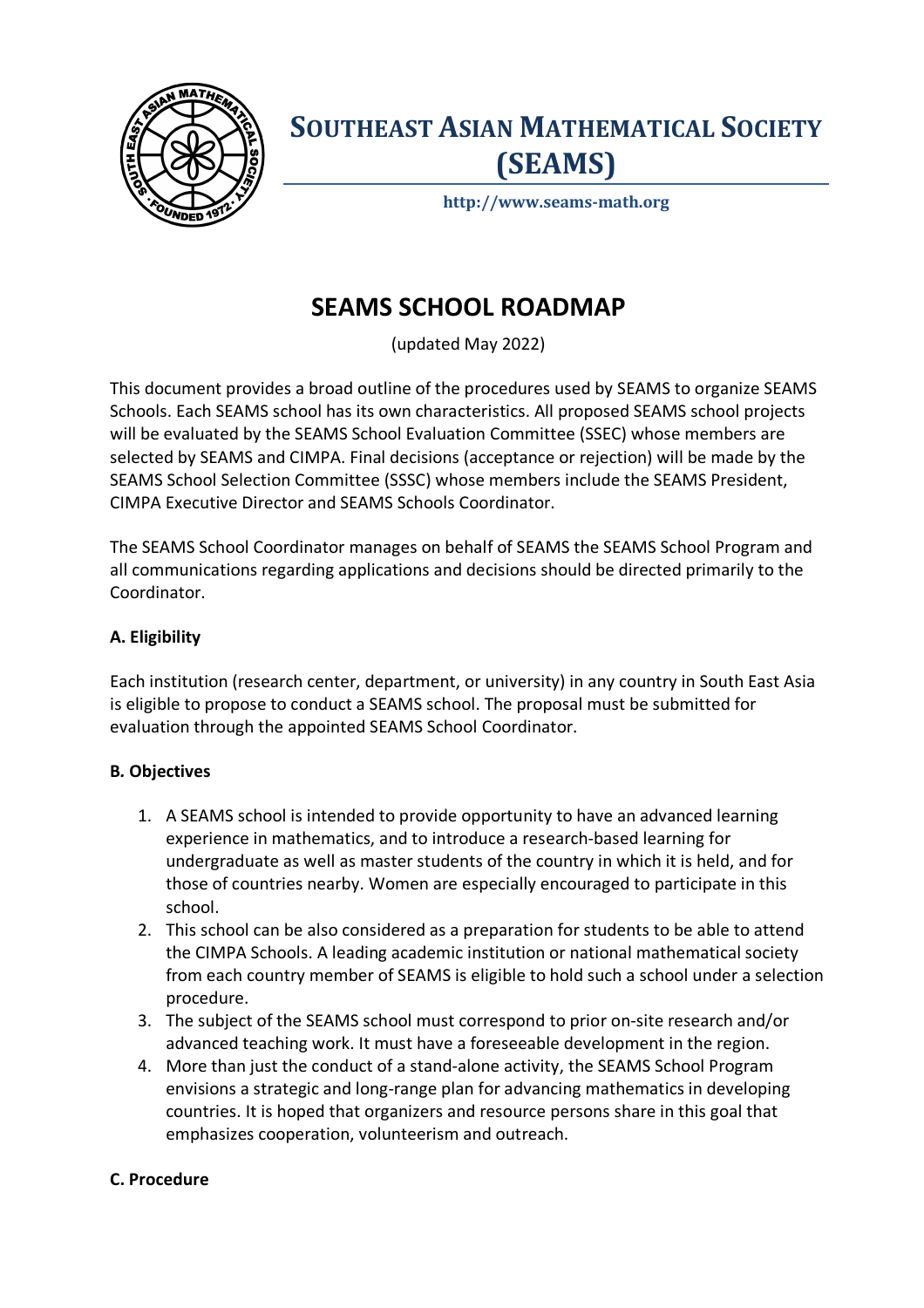- 1. A project must be planned at least 6 months to 1 year in advance. The proposal of the projects must be submitted on or before **May 31st** of the year preceding the date of the school. This deadline will be annually followed **unless explicitly announced otherwise by SEAMS** due to particular circumstances. **[NOTE: For SEAMS School 2023, the deadline is on 31 August 2022.]**
- 2. The evaluation of the projects will be done by the SEAMS School Evaluation Committee (SSEC). The decision is made within two to three months. Implementation of the project will be in the following year.
- 3. All the proposals are submitted to the current SEAMS School Coordinator (cc: SEAMS President). Contact addresses can be found at the SEAMS website.
- 4. Each research school has a scientific organizer consisting of at least 2 persons.
- 5. A SEAMS school takes place at least in 7 working days. Each day is about 6 hours of pedagogical activities with a good proportion of problem-solving sessions, group discussions, and/or computer sessions.
- 6. The level of the school is equivalent to advanced undergraduate courses or master courses.
- 7. Lectures should be designed by considering the scientific contents as well as the pedagogical approaches. Lecturers should be selected according the theme of the school. Organizers are highly encouraged to consider gender diversity, and should have female members with the teaching team.
- 8. For each course in the project proposal, a summary must be provided as well as the lecturers assigned to the course.
- 9. SEAMS Schools are generally intended for in-person lectures and attendance but online or hybrid formats (mix of face-to-face attendees and online) due to public health or other conditions may be allowed provided the program design and resources are suitable and available.

#### **D. Budget**

- 1. A SEAMS school is intended to promote the development of mathematics; thus, lecturers are not remunerated.
- 2. The organizer of a proposed SEAMS school must seek to secure diversified sources of funding: local (universities, centers, ministries, etc.) and international (ICTP, IMU, Embassies, etc.)
- 3. Each SEAMS school will receive a financial support from CIMPA, currently in the range of 4000- 5000 euros. At least 2/3 of CIMPA support need to be used for travel and/or living expenses of young researchers (less than 38 years old or recent PhD) from neighboring countries of the activity. At most 1/3 of CIMPA support can be used for lecturers from developing countries who will provide at least 6 hours of pedagogical activities (economy class travel and/or standard living expenses). To promote diversity of the lecturers, CIMPA will pay up to 1000 euros for the travel and/or living expenses of one speaker who has never been involved in any activity sponsored by CIMPA before and who will provide at least 6 hours of pedagogical activities. This demand shall be explicitly made by the organizers if their school is selected by writing a request to admin@cimpa.info with the name and email of the speaker. Proposed budgets of approved Schools are subject to revision.
- 4. Each SEAMS School should follow the **CIMPA Support Guidelines Conditions for Schools in Partnership.**

(https://www.cimpa.info/sites/default/files/Guidelines\_SP\_en\_0.pdf)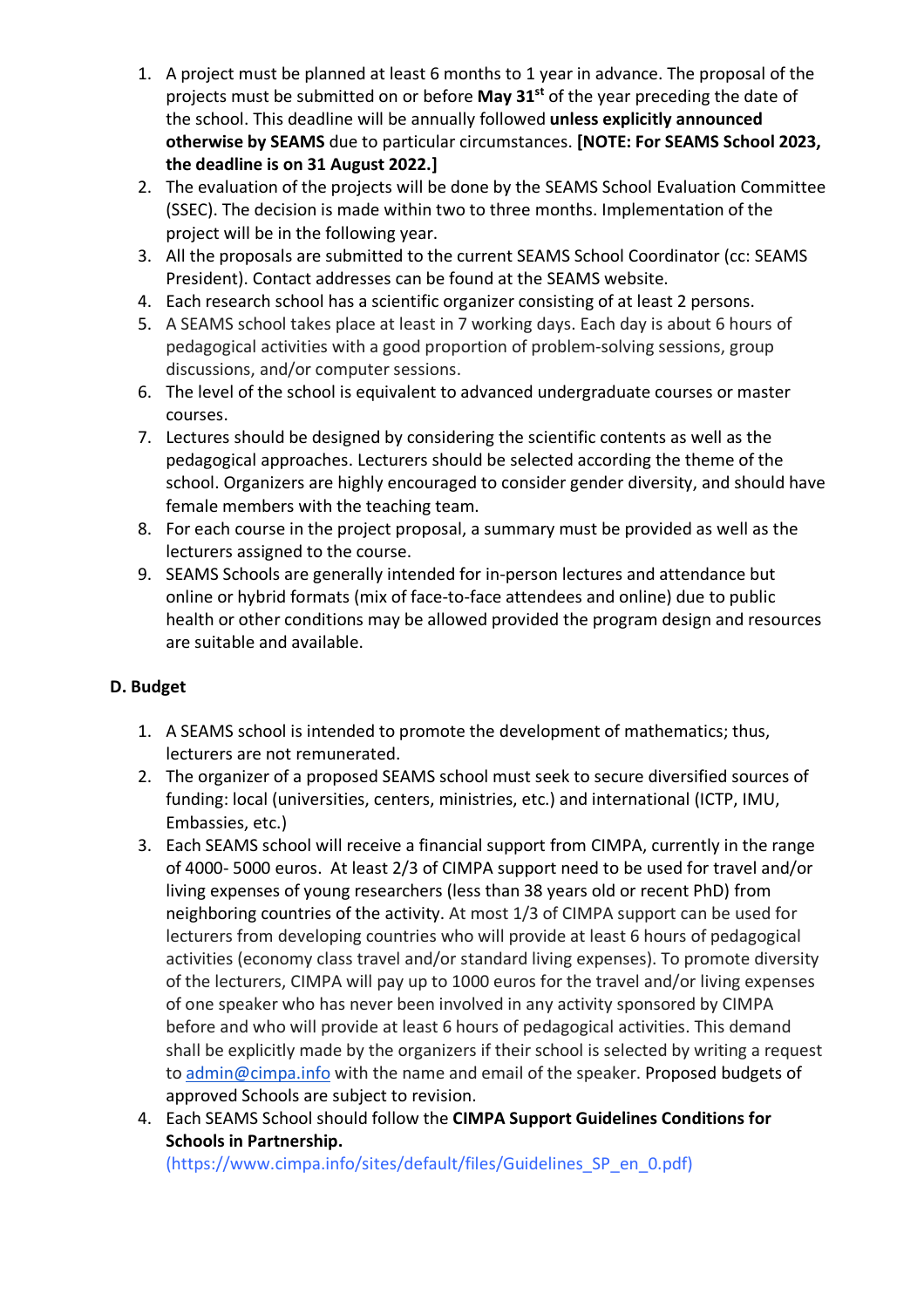#### **E. Venue**

- 1. One common site is strongly recommended for the talks, meals and accommodation. Preferably all meals are taken together, at least those at midday.
- 2. The site is simple and adequate for the talks. SEAMS schools do not take place in luxurious environments.
- 3. Bibliographical documentation for the courses should be available on site.
- 4. The site is favorable to idea exchanges, discussions and informal working sessions.
- 5. An optional excursion-walk, for example on Saturday, can be organized. A minimal participation fee can be required.

#### **F. Approval of the School**

- 1. The SEAMS School Selection Committee selects and approves the projects based on the recommendations of the evaluation committee. Once approved, the SEAMS School Coordinator will contact the scientific organizer of the school.
- 2. The scientific organizer sets up a website for the school and maintains it. This website provide all information regarding the implementation of the school.
- 3. SEAMS will announce in its website the approved schools and prepares a link to the particular SEAMS school website. An official letter of grant support shall be issued by CIMPA to successful applicants.

#### **G. Selection of the participant**

- 1. The candidates fill-out the application form and send together with their CVs to the scientific organizer of the school. Each organizer may design an application form for their School. Organizers are encouraged to support gender diversity and economically disadvantaged participants.
- 2. At least two months before the beginning of the SEAMS school, the scientific organizer selects the participants, as well as the ones who will be funded by CIMPA. A maximum amount of travel expenses is fixed for each one. The list of the candidates who will receive the support should be approved by SEAMS and CIMPA.
- 3. Participants who receive the financial support should buy their own travel tickets first. They will then be refunded at real cost by the organizers, not exceeding the maximum amount allocated. Participants who request the purchase of the ticket by another manner will need to coordinate with the organizers.

#### **H. Reporting**

- 1. The scientific organizer of the school must write a report on the implementation of the SEAMS school. The report consists of summary of the school, objectives and rationale, organizers and lecturers, list of participants, school program, conclusion and financial report consisting of all the received financial supports as well as the detailed and total expenses. The report required by CIMPA must follow the requirements of CIMPA as specified in their guidelines. Within one month after the implementation of the SEAMS school, the reports should be sent to the SEAMS Coordinator as well as to CIMPA.
- 2. The report also consists of some photos representing the school.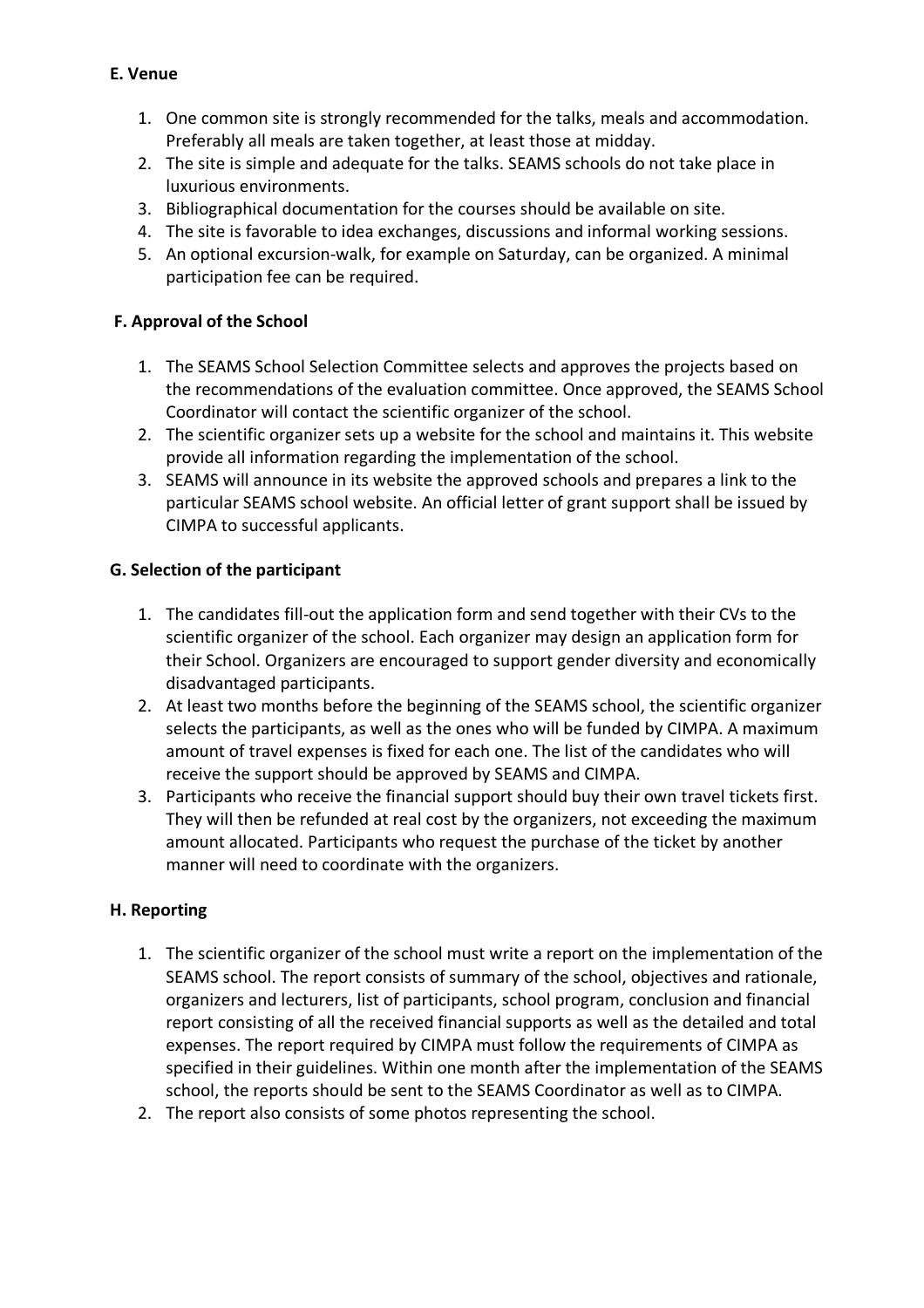

### **SOUTHEAST ASIAN MATHEMATICAL SOCIETY**

# **SEAMS SCHOOL PROPOSAL**

# **TITLE OF SEAMS SCHOOL**

School Venue University/Institution if applicable Inclusive Dates of the School

**Organized by** 

Name of Organizing Group or Institution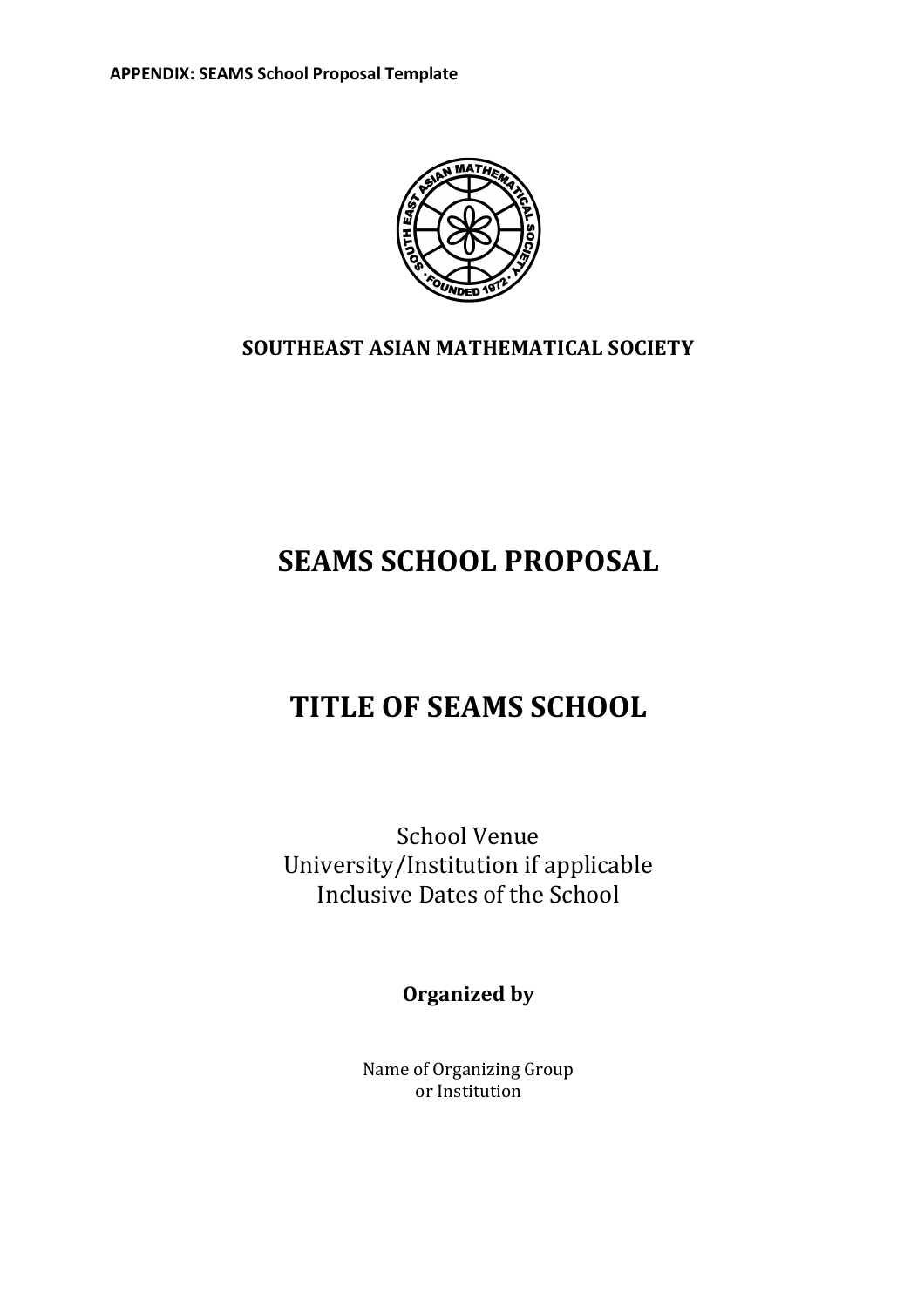### **Year of School SEAMS SCHOOL PROPOSAL**

#### 1. The proposed title, place and dates of the SEAMS School

| Title of the SEAMS: |  |
|---------------------|--|
| School              |  |
| Place               |  |
| Dates               |  |

2. Organizers (write the names, place of work, and email address, if you have more than two then add the necessary lines)

| 1. Name                | ٠<br>٠. |  |
|------------------------|---------|--|
| Institution            | ٠       |  |
| <b>Email and Phone</b> | ÷       |  |
| 2. Name                | ٠<br>٠. |  |
| Institution            | ٠<br>٠. |  |
| <b>Email and Phone</b> | ٠<br>٠. |  |
|                        |         |  |
|                        |         |  |

3. Short Description of the **Scientific Content**, the Aim of the proposed school and the potential **Impact** to the local academic system and/or society. (max 100 words)

The speakers of the school (name, address, email, male/female). Give the percentage of female speakers. 

**List of Speakers:** 1. 2. 3. Percentage of female speakers: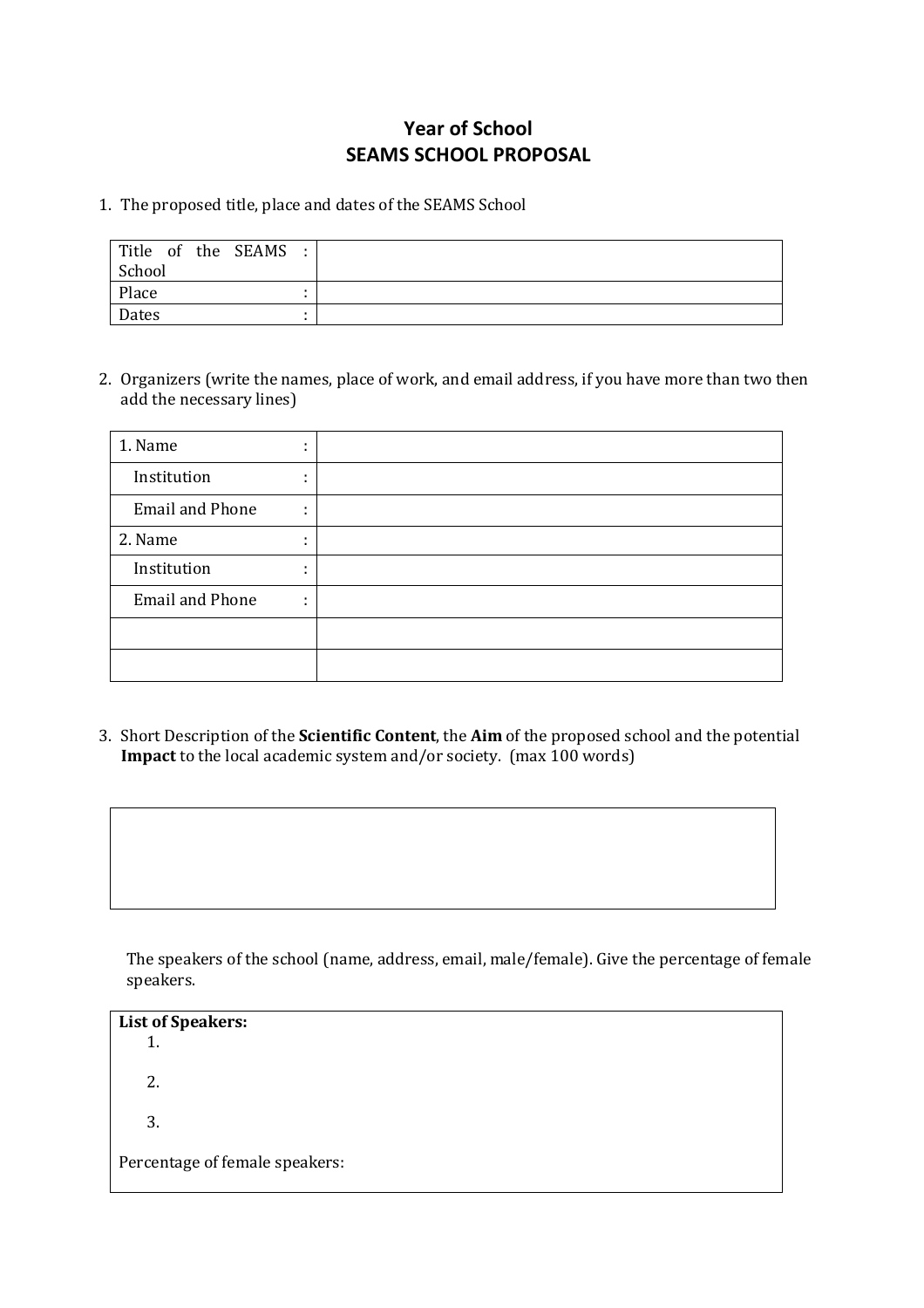4. Describe in a few lines the local institution related to this school, including the main academic program and its strengths in teaching program and research. Give also the internet site of the local institutions. Do you plan to have a website of this SEAMS school?

5. Provide information on the number and distribution of expected participants, including expected percentage of female participants. We encourage gender diversity for participants.

6. Describe the objectives and the program of the proposed school, including the courses (max 5 courses), speakers (in each course), abstracts (8 lines for each course) and tentative schedule of the whole proposed school.

| <b>Objectives and Program:</b>     |  |  |
|------------------------------------|--|--|
| <b>Courses:</b><br>1.              |  |  |
| 2.                                 |  |  |
| <b>Tentative (Daily )Schedule:</b> |  |  |
|                                    |  |  |

7. Provide information about provisional budget and the expected funding.

Provisional Budget (in EUR) (Indicated items may not be exhaustive)

Here is a sample budget:

| N <sub>o</sub> | Item                  | <b>Details</b> | <b>Sources</b> |  | Total |
|----------------|-----------------------|----------------|----------------|--|-------|
|                |                       |                | <b>CIMPA</b>   |  |       |
|                | <b>Tickets</b>        |                |                |  |       |
|                |                       |                |                |  |       |
|                | Overseas Participants |                |                |  |       |
|                | Speakers              |                |                |  |       |